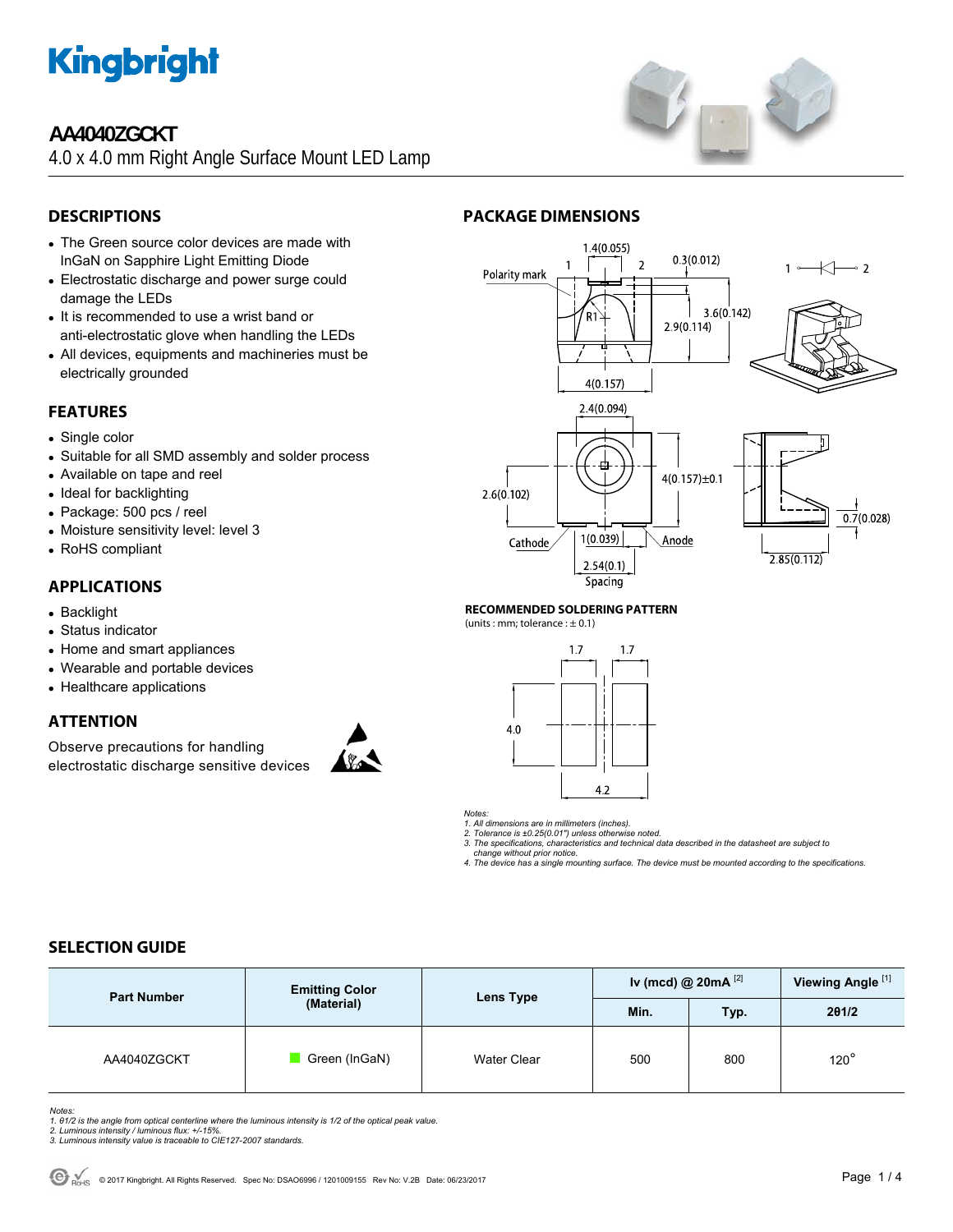# **Kingbright**

## **ELECTRICAL / OPTICAL CHARACTERISTICS at T<sub>A</sub>=25°C**

|                                                          |                                                 |       | Value                    |                          |    |
|----------------------------------------------------------|-------------------------------------------------|-------|--------------------------|--------------------------|----|
| <b>Parameter</b>                                         | Symbol<br><b>Emitting Color</b><br>Typ.<br>Max. |       | Unit                     |                          |    |
| Wavelength at Peak Emission $I_F$ = 20mA                 | $\lambda_{\rm peak}$                            | Green | 515                      | $\overline{\phantom{a}}$ | nm |
| Dominant Wavelength $I_F = 20 \text{mA}$                 | $\lambda_{\text{dom}}$ [1]                      | Green | 525                      | $\overline{\phantom{a}}$ | nm |
| Spectral Bandwidth at 50% $\Phi$ REL MAX<br>$I_F = 20mA$ | Δλ                                              | Green | 35                       | $\overline{\phantom{a}}$ | nm |
| Capacitance                                              | C                                               | Green | 45                       | $\overline{\phantom{a}}$ | pF |
| Forward Voltage $I_F$ = 20mA                             | $V_F$ <sup>[2]</sup>                            | Green | 3.3                      | 4.1                      | v  |
| Reverse Current ( $V_R$ = 5V)                            | l <sub>R</sub>                                  | Green | $\overline{\phantom{0}}$ | 50                       | uA |

*Notes:* 

1. The dominant wavelength (λd) above is the setup value of the sorting machine. (Tolerance λd : ±1nm. )<br>2. Forward voltage: ±0.1V.<br>3. Wavelength value is traceable to CIE127-2007 standards.<br>4. Excess driving current and /

## **ABSOLUTE MAXIMUM RATINGS at T<sub>A</sub>=25°C**

| <b>Parameter</b>                        | Symbol                  | Value          | <b>Unit</b>  |
|-----------------------------------------|-------------------------|----------------|--------------|
| Power Dissipation                       | $P_D$                   | 102.5          | mW           |
| Reverse Voltage                         | $V_R$                   | 5              | $\vee$       |
| Junction Temperature                    | $T_i$                   | 115            | $^{\circ}C$  |
| <b>Operating Temperature</b>            | $T_{op}$                | $-40$ to $+85$ | $^{\circ}C$  |
| Storage Temperature                     | $T_{\text{stg}}$        | $-40$ to $+85$ | $^{\circ}$ C |
| DC Forward Current                      | IF.                     | 25             | mA           |
| Peak Forward Current                    | $I_{FM}$ <sup>[1]</sup> | 150            | mA           |
| Electrostatic Discharge Threshold (HBM) |                         | 450            | $\vee$       |

Notes:<br>1. 1/10 Duty Cycle, 0.1ms Pulse Width.<br>2. Relative humidity levels maintained between 40% and 60% in production area are recommended to avoid the build-up of static electricity – Ref JEDEC/JESD625-A and JEDEC/J-STD-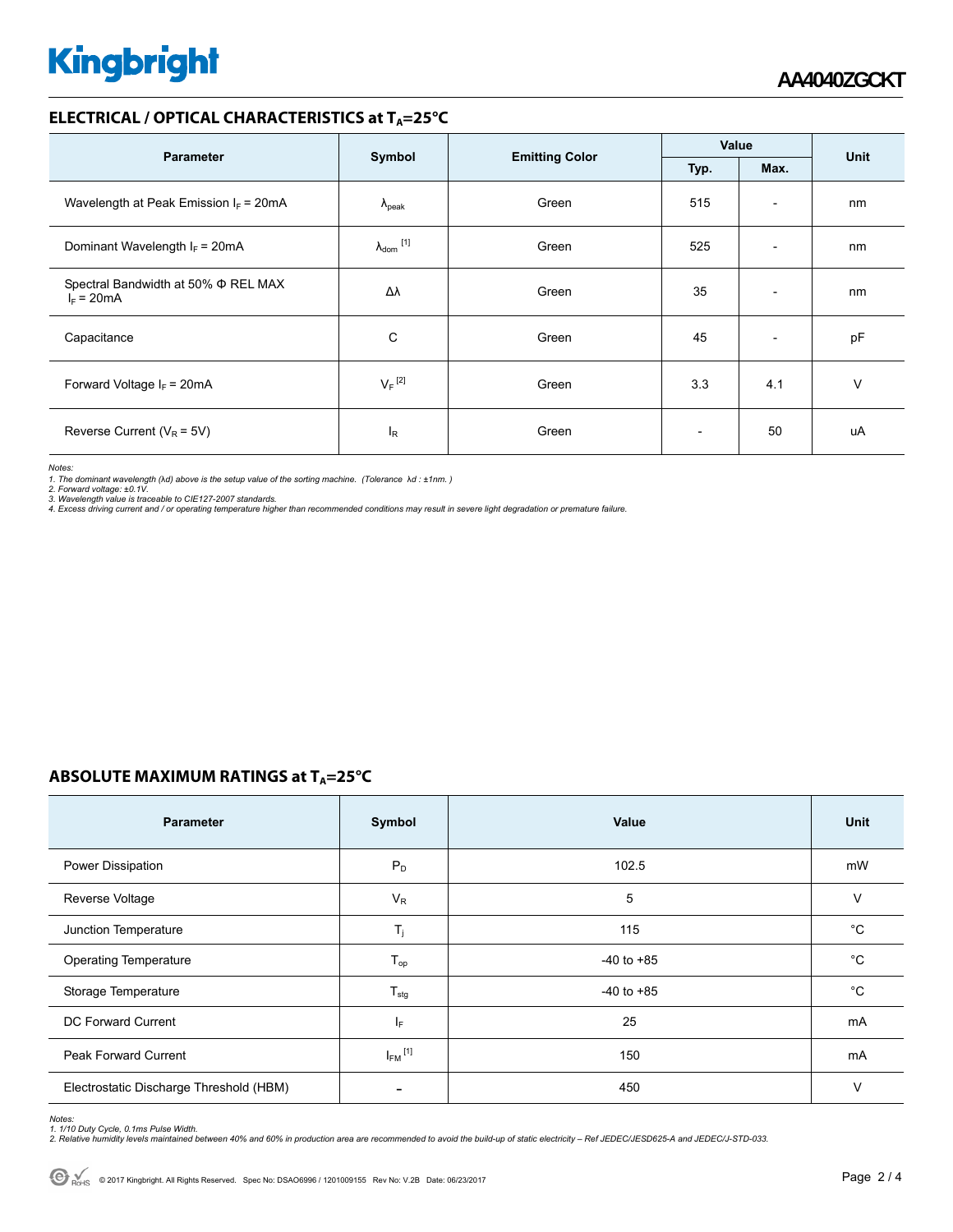# **Kingbright**

**RELATIVE INTENSITY vs. WAVELENGTH**

## **TECHNICAL DATA**

#### Gree 100%  $T_a = 25 °C$ Relative Intensity (a. u.) Relative Intensity (a. u.) 80% 60% 40% 20% 0% 350 400 450 500 550 600 650 700 750 800 Wavelength (nm)

### **SPATIAL DISTRIBUTION**



### **GREEN**







#### **REFLOW SOLDERING PROFILE for LEAD-FREE SMD PROCESS**



- 
- 
- Notes:<br>1. Don't cause stress to the LEDs while it is exposed to high temperature.<br>2. The maximum number of reflow soldering passes is 2 times.<br>3. Reflow soldering is recommended. Other soldering methods are not recommended

**TAPE SPECIFICATIONS** (units : mm)



Luminous intensity normalised at

Luminous intensity normalised at

**REEL DIMENSION** (units : mm)